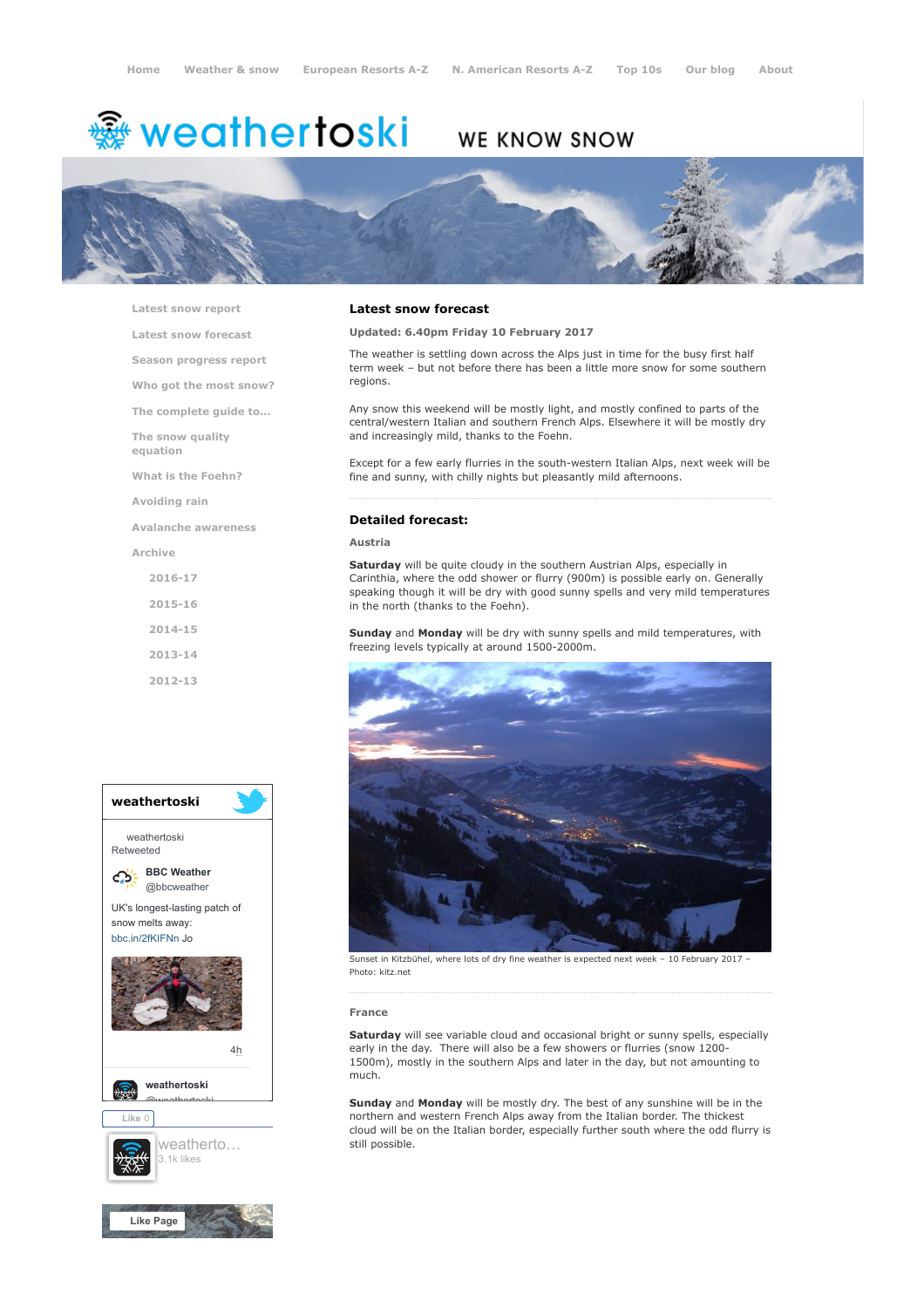Follow me on: **Lwitte** 

[Tweet](https://twitter.com/intent/tweet?original_referer=https%3A%2F%2Fwww.weathertoski.co.uk%2Fweather-snow%2Farchive%2Fsnow-forecast-10-02-2017%2F&ref_src=twsrc%5Etfw&text=Weather%20to%20ski%20-%20Snow%20forecast%20-%2010%20February%202017&tw_p=tweetbutton&url=https%3A%2F%2Fwww.weathertoski.co.uk%2Fweather-snow%2Farchive%2Fsnow-forecast-10-02-2017%2F)

Tweet this page





# Contact us...

Got a burning question about weather or snow conditions in the Alps? [Contact us](https://www.weathertoski.co.uk/about-1/contact-us/) and we'll do our best to answer it...

#### E: [info@weathertoski.co.uk](mailto:fraser@weathertoski.co.uk)

T: +44 (0)20 3151 3154



Lovely weather in Morzine this afternoon, with more of the same expected next week – 10 February 2017 – Photo: morzine.com

#### Italy

Saturday and Sunday will see variable cloud, thickest in the central and western Italian Alps (e.g. Aosta valley) where a few flurries (800-1000m) are expected. However, many places will stay dry.

Monday will be mostly dry with sunny spells, but a few flurries are still possible in the far south-west (southern Piedmont).



A little fresh snow in Champoluc today with more possible this weekend, though next week will be mostly dry and sunny – 10 February 2017 – Photo: regione.vda.it

## Switzerland

Saturday and Sunday will see plenty of cloud in the far south close to the Italian border where a few flurries (1000-1200m) are possible. Elsewhere it will be mostly dry with hazy sunshine but also some areas of high cloud. It will feel mild in the central and northern Alps under the Foehn.

Monday will be dry with sunny spells and mild temperatures, especially in the north.



Cloudy with light snow in St Moritz this evening, but next week will be dry – 10 February 2017 – Photo: snow-eye.com

Outlook: